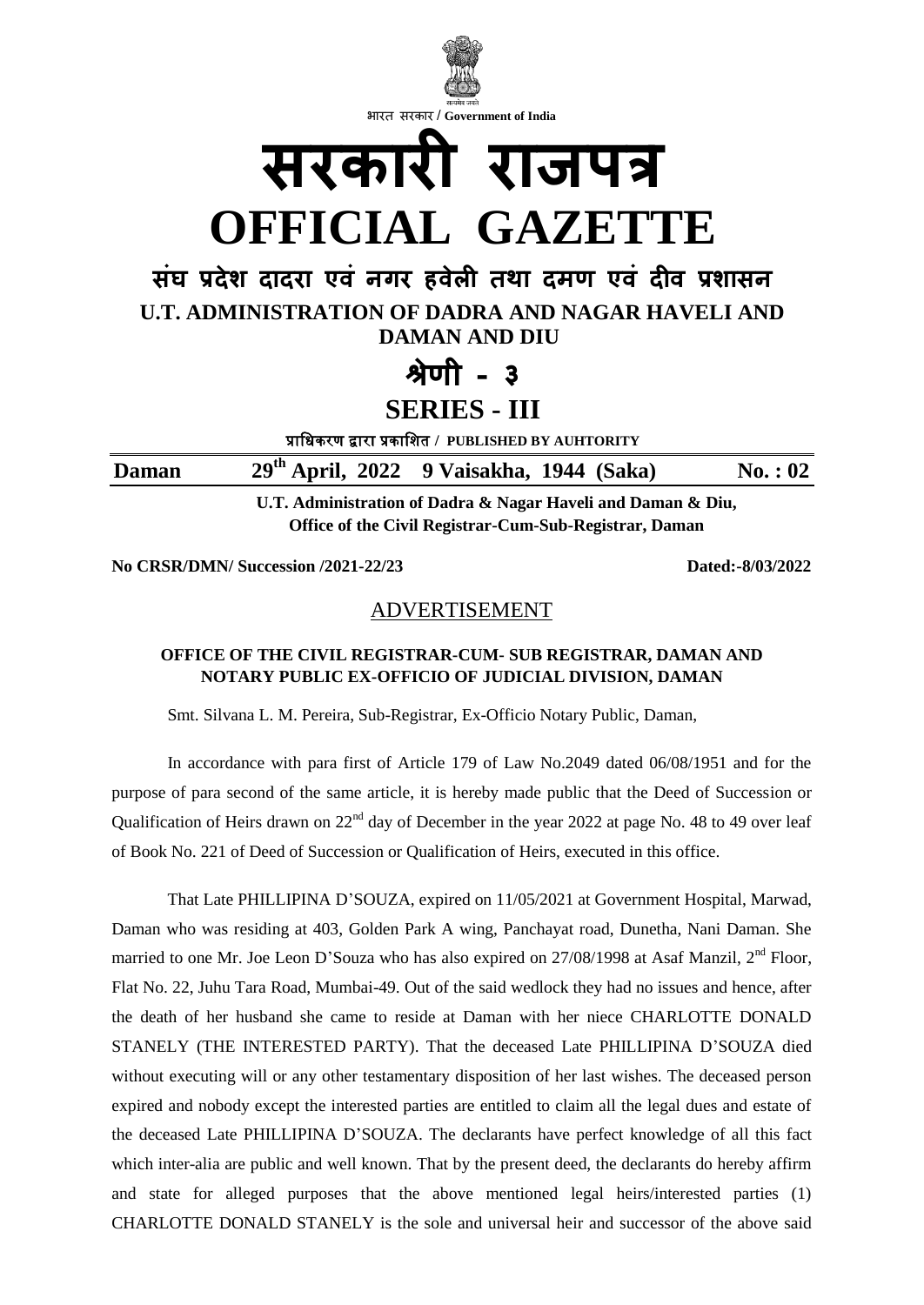deceased Late PHILLIPINA D'SOUZA and there is no other person or persons who, as per prevailing law may be preferred to, who may have better claim to any estate or properties including some shares in movable and immovable properties being Flat No. 403 bearing House No. 2130/20 admeasuring about 790 sq.ft salable built up area lying and being on the  $4<sup>th</sup>$  floor of building No. known as Golden Park-II is constructed bearing Sr. No. 392/1 admeasuring 3450 sq. mtrs. situated at Kathiria, Nani Daman left by the said deceased Late PHILLIPINA D'SOUZA. That the declarants are neither successors of the said deceased Late PHILLIPINA D'SOUZA nor they have any interest in making the present declaration which they make on oath.

## $Sd$ **(SILVANA L. M. PEREIRA)** CIVIL REGISTRAR-CUM-SUB REGISTRAR AND NOTARY PUBLIC EX-OFFICIO OF JUDICIAL DIVISION DAMAN

**\*\*\***

**संघ प्रदेश दादरा एवंनगर हवेली और दमण एवंदीव प्रशासन**, **U.T. Administration of Dadra & Nagar Haveli And Daman & Diu. नोटरी पब्ललक का कार्ाालर्**, / **Notary Public Office, दीव.** / **Diu. – 362 520**

**सं**0**. / No. नोटरी पब्ललक**–**दीव/ADV/2021-22/333 ददनांक / Dated :- 15/03/2022.**

#### **ADVERTISEMENT**

 Shri C.D.Vaja, Sub-Registrar, Ex-Officio Notary Public, Diu of District Diu of Union Territory of Daman & Diu.

In accordance with para first of Article 179 of Law No. 2049 dated 06/08/1951 and for the purpose of para second of the said Article, it is hereby made known to the public that Deed of Succession or qualification of Heirs dated on  $16<sup>th</sup>$  day of February 2022 has been drawn at page No.195-V to 198 of the Notarial Book No. 240 Deed of Qualification of heirs.

That **SHRI HARISH GANGARAM VANZA** died on 17/05/2021 at South Goa District Hospital, Margao, Goa, and SMT. PRAMODINI HARISH VANZA died on 18/04/2021 at Margao, Goa, without any wills or any other disposition of properties leaving behind them their two daughters namely **(1) MRS. MANISHA H. VANZA** and **(2) MRS HARSHILA HARISH VANZA** as their sole universal heirs. That except their said two daughters, who are now only heirs and successor of said deceased, they does not exist any other person(s), according to the law of law of Succession i.e. "Codigo de Usos Costumes dos Habitantes Nao Cristaos de Diu", who may claim the inheritance of the estate of the deceased, together with him. That the declarants have perfect knowledge of all these facts which inter-alia are public and well known. That by the present deed, the declarants do hereby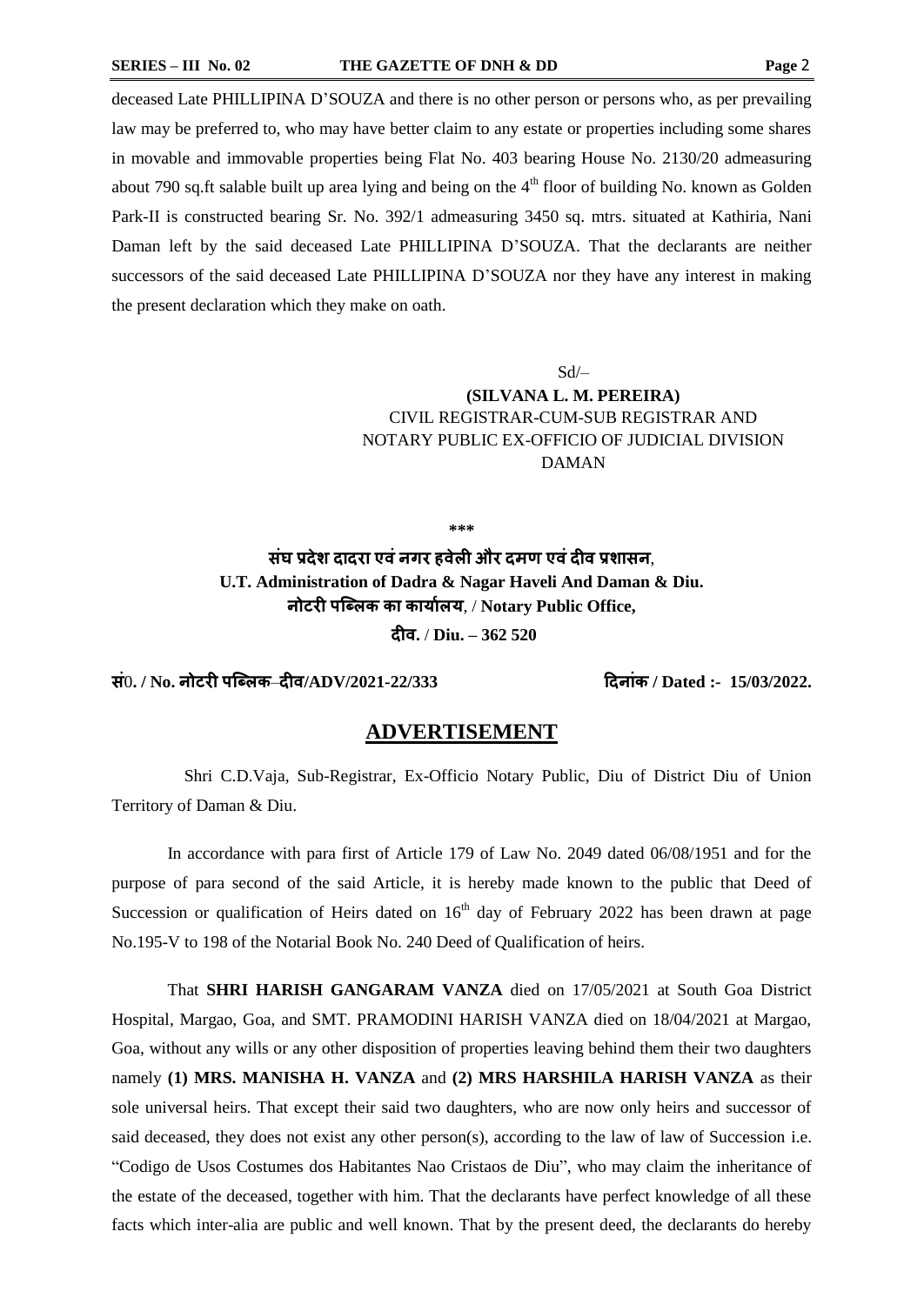affirm and state for all legal purposes that the above mentioned party, their two daughters namely (1) MRS MANISHA H. VANZA and (2) MRS. HARSHILA HARISH VANZA as the sole universal heirs and successor of the said deceased.

> $Sd$ **(C. D. VAJA)** NOTARY PUBLIC, DIU

**\*\*\***

**संघ प्रदेश दादरा एवंनगर हवेली और दमण एवंदीव प्रशासन**, **U.T. Administration of Dadra & Nagar Haveli And Daman & Diu. नोटरी पब्ललक का कार्ाालर्**, / **Notary Public Office, दीव.** / **Diu. – 362 520**

**सं**0**. / No. नोटरी पब्ललक**–**दीव/ADV/2021-22/334 ददनांक / Dated :- 15/03/2022.**

#### **ADVERTISEMENT**

 Shri C.D.Vaja, Sub-Registrar, Ex-Officio Notary Public, Diu of District Diu of Union Territory of Daman & Diu.

In accordance with para first of Article 179 of Law No. 2049 dated 06/08/1951 and for the purpose of para second of the said Article, it is hereby made known to the public that Deed of Succession or qualification of Heirs dated on  $16<sup>th</sup>$  day of February 2022 has been drawn at page No.192 to 195 of the Notarial Book No. 240 Deed of Qualification of heirs.

Whereas that **SHRI BAVA HIRA BAMANIYA ALIAS BAVA IRA** died on 05/09/2010 at Chandwadi, Diu and **SMT HIRUBEN VASTA JETHVA ALIAS IRU BAI** died on 03/12/2005 at Bhucharwada, Diu, without any wills or any other disposition of properties leaving behind them their daughter namely **SMT. NATURI BAI** as their only legal heirs. That **SHRI VIRA MEGA** died on 01/06/2020 at Chandwadi, Diu, without any will or any other disposition of properties leaving behind him his widow namely **SMT. NATURI BAI** and his two sons namely **(1) SHRI. MOHAN VIRA & (2) SHRI. JIVAN VIRA** as their only legal heirs. That except his widow, and his two sons who are now only heirs and successor of said deceased, they does not exist any other person(s), according to the law of law of Succession i.e. "Codigo de Usos Costumes dos Habitantes Nao Cristaos de Diu", who may claim the inheritance of the estate of the deceased, together with him. That the declarants have perfect knowledge of all these facts which inter-alia are public and well known. That by the present deed, the present deed, the declarants do hereby affirm and state for all legal purposes that the above mentioned party, his widow SMT NATURI BAI and two sons namely (1) SHRI MOHAN VIRA and (2) SHRI JIVAN VIRA as the sole universal heirs and successor of the said deceased.

> Sd/– **(C. D. VAJA)** NOTARY PUBLIC, DIU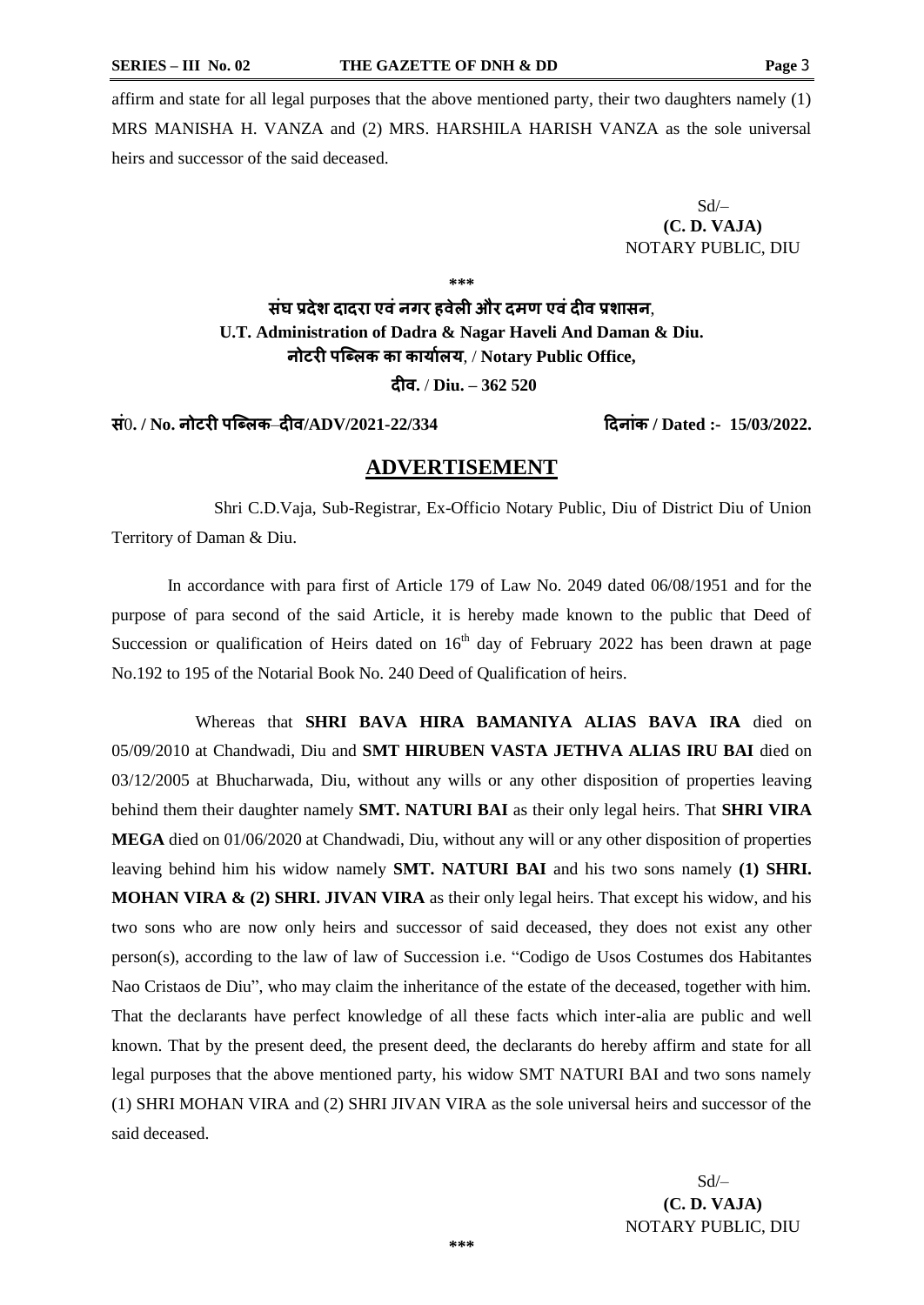# **संघ प्रदेश दादरा एवंनगर हवेली और दमण एवंदीव प्रशासन**, **U.T. Administration of Dadra & Nagar Haveli And Daman & Diu. नोटरी पब्ललक का कार्ाालर्**, / **Notary Public Office, दीव.** / **Diu. – 362 520**

**सं**0**. / No. नोटरी पब्ललक**–**दीव/ADV/2021-22/335 ददनांक / Dated :- 16/03/2022.**

#### **ADVERTISEMENT**

 Shri C. D. Vaja, Sub-Registrar, Ex-Officio Notary Public, Diu of District Diu of Union Territory of DNH and Daman & Diu.

In accordance with para first of Article 179 of Law No.2049 dated: 06/08/1951 and for the purpose of para second of the said Article, it is hereby made known to the public that Deed of Succession or Qualification of Heirs has been drawn in this office on  $8<sup>th</sup>$  day of February, 2022 at Page No.184 to Page No.187 of the Notarial Book No.240 of Deed of Succession or Qualification of heirs and the abstract/details thereof is as under:

Whereas originally Mrs. Revambai Premji @ Revabai Premji and her husband Mr. Premji Kanji @ Premgi Canji were owners in possession of (1) All that immovable property, totally adm. 76 Sq. Mts, bearing New City Survey Plot No.PTS-122/13, situated at Vekaria, Diu; & (2) All that immovable property, totally adm. 857 Sq. Mts, bearing New City Survey Plot No.PTS-120/11, situated at Firangiwada, Diu.

And Whereas said Mr. Premji Kanji @ Premgi Canji has expired on dated: 16/10/1976 at Diu and his wife Mrs. Revambai Premji @ Revabai Premji has also expired on dated: 05/11/1997 at Diu; both without executing any will or any other disposition of their properties, leaving behind them their son Viz.: Mr. Lalitchandra Premji, as only son and only legal heir.

And Whereas now in terms of the governing law i.e. "Portuguese Civil Code", said Mr. Lalitchandra Premji is the only legal heir(s) of said (1) Mr. Premji Kanji @ Premgi Canji and (2) Mrs. Revambai Premji @ Revabai Premji and except him, there is no other legal heir(s) of the said deceased person(s), who can contest for the inheritance of the deceased estate, together with him and he is entitled to inherit the estate of the said deceased persons (including above referred immovable property) and all right, title, interest or share of the said deceased person(s) in the immovable properties wheresoever lying or being or receivable and all movable properties of the said deceased person(s), including shares as well as moneys whether lying with said deceased person or with any bank(s) or with any person(s) whomsoever, gold and silver ornaments, House-Hold goods, articles and things wheresoever lying or being, absolutely and to the exclusion of all others.

And Whereas the declarants have perfect knowledge of all these facts which inter-alia are public and well known and by the said deed, the declarants have affirmed and stated for all legal purposes that the above-mentioned person Viz.: Mr. Lalitchandra Premji is the universal heir and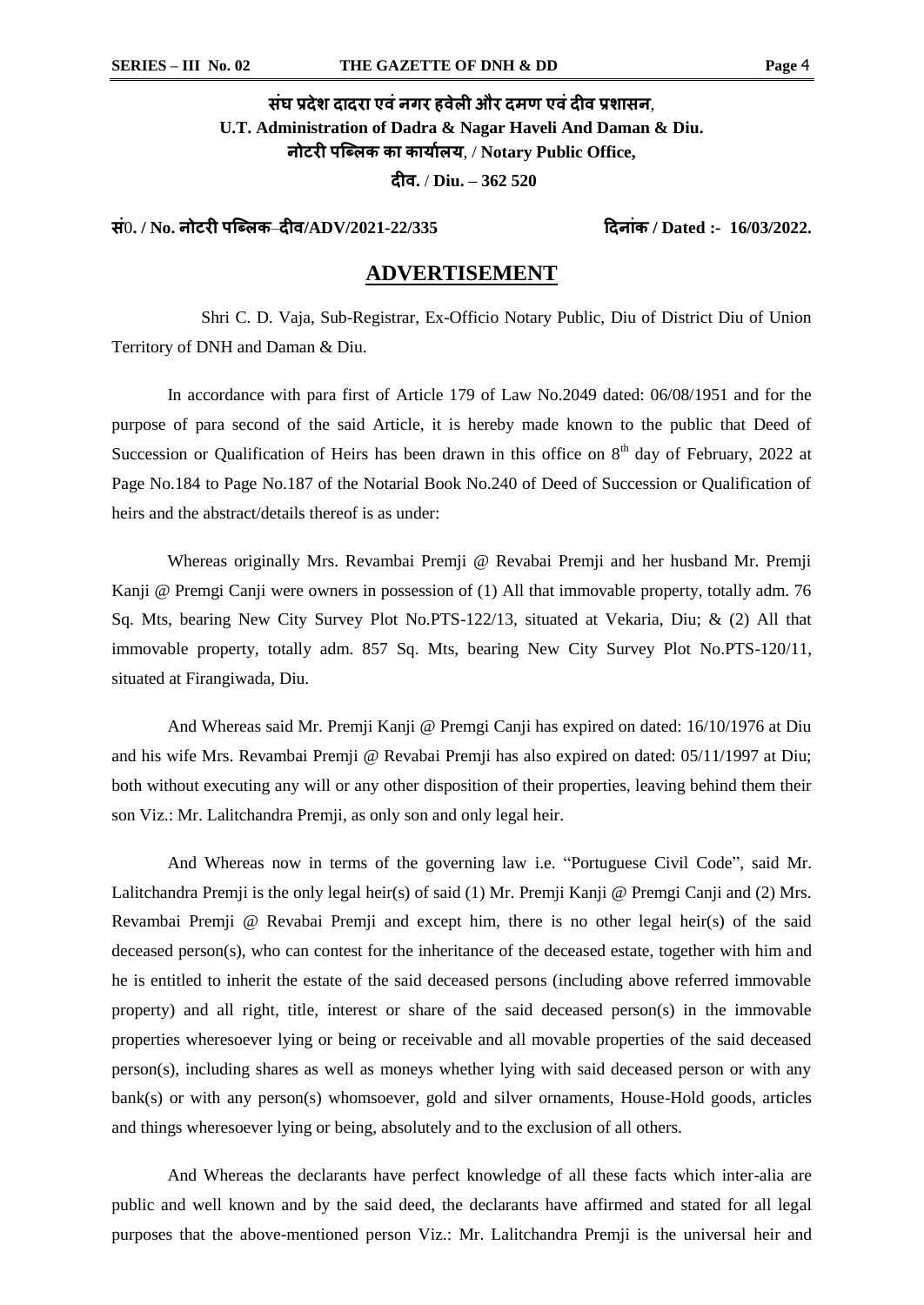legal successors of the said deceased person(s) i.e. (1) Mr. Premji Kanji @ Premgi Canji and (2) Mrs. Revambai Premji @ Revabai Premji.

> Sd/– **(C. D. VAJA)** NOTARY PUBLIC, DIU

**\*\*\***

# **संघ प्रदेश दादरा एवंनगर हवेली और दमण एवंदीव प्रशासन**, **U.T. Administration of Dadra & Nagar Haveli And Daman & Diu. नोटरी पब्ललक का कार्ाालर्**, / **Notary Public Office,**

**दीव.** / **Diu. – 362 520**

#### **सं**0**. / No. नोटरी पब्ललक**–**दीव/ADV/2021-22/336 ददनांक / Dated :- 16/03/2022.**

#### ADVERTISEMENT

Shri C. D. Vaja, Sub-Registrar, Ex-Officio Notary Public, Diu of District Diu of Union Territory of DNH and Daman & Diu.

In accordance with para first of Article 179 of Law No.2049 dated: 06/08/1951 and for the purpose of para second of the said Article, it is hereby made known to the public that Deed of Succession or Qualification of Heirs has been drawn in this office on  $8<sup>th</sup>$  day of March, 2022 at Page No.198-V to Page No.202 of the Notarial Book No.240 of Deed of Succession or Qualification of heirs and the abstract/details thereof is as under:

Whereas originally Mr. Porxotomo Mandane @ Purshotam Mandan and his wife Mrs. Revabai Parshottam were owners in possession of (1) All that immovable property, totally adm. 2111 Sq. Mts, bearing New City Survey Plot No.PTS-171/1, situated at Chakratirth Beach, Naida Road, Diu; & (2) All that immovable property, totally adm. 89 Sq. Mts, bearing New City Survey Plot No.PTS-151/4, situated at Naida, Diu.

And Whereas said Mr. Porxotomo Mandane @ Purshotam Mandan has expired on dated: 16/08/1988 at Naida, Diu and his wife Mrs. Revabai Parshottam has also expired on dated: 27/06/2011 at Diu; both without executing any will or any other disposition of their properties, leaving behind them their son Viz.: Mr. Jamnadas Porxotomo, as only son and only legal heir.

And Whereas now in terms of the governing law i.e. "Portuguese Civil Code", said Mr. Jamnadas Porxotomo is the only legal heir(s) of said (1) Mr. Porxotomo Mandane @ Purshotam Mandan and (2) Mrs. Revabai Parshottam and except him, there is no other legal heir(s) of the said deceased person(s), who can contest for the inheritance of the deceased estate, together with him and he is entitled to inherit the estate of the said deceased persons (including above referred immovable property) and all right, title, interest or share of the said deceased person(s) in the immovable properties wheresoever lying or being or receivable and all movable properties of the said deceased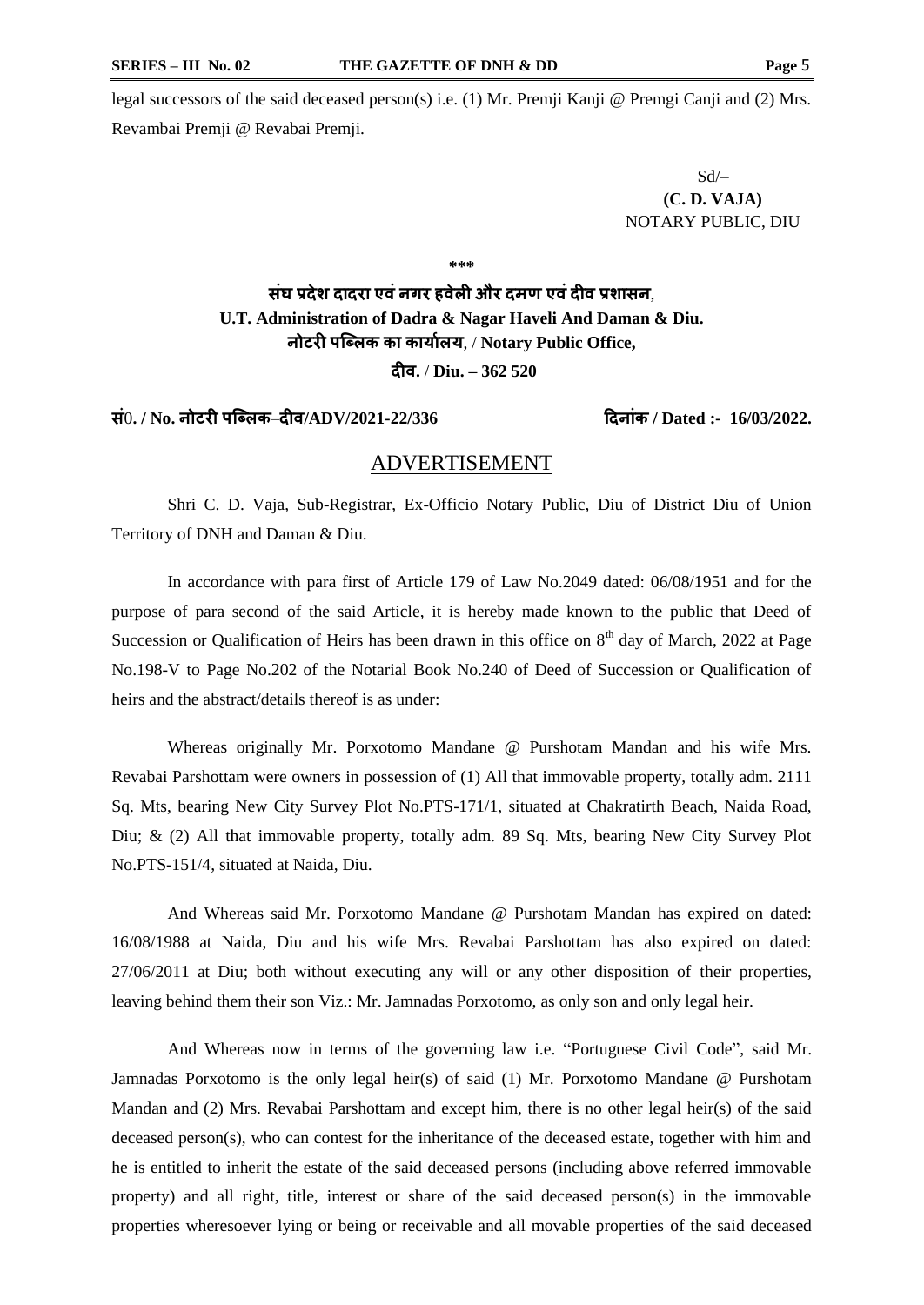person(s), including shares as well as moneys whether lying with said deceased person or with any bank(s) or with any person(s) whomsoever, gold and silver ornaments, House-Hold goods, articles and things wheresoever lying or being, absolutely and to the exclusion of all others.

And Whereas the declarants have perfect knowledge of all these facts which inter-alia are public and well known and by the said deed, the declarants have affirmed and stated for all legal purposes that the above-mentioned person Viz.: Mr. Jamnadas Porxotomo is the universal heir and legal successor of the said deceased person(s) i.e. (1) Mr. Porxotomo Mandane @ Purshotam Mandan and (2) Mrs. Revabai Parshottam.

> Sd/– **(C. D. VAJA)** NOTARY PUBLIC, DIU

**\*\*\***

## **संघ प्रदेश दादरा एवंनगर हवेली और दमण एवंदीव प्रशासन**, **U.T. Administration of Dadra & Nagar Haveli And Daman & Diu. नोटरी पब्ललक का कार्ाालर्**, / **Notary Public Office, दीव.** / **Diu. – 362 520**

**सं**0**. / No. नोटरी पब्ललक**–**दीव/ADV/2021-22/337 ददनांक / Dated :- 16/03/2022.**

## ADVERTISEMENT

Shri C. D. Vaja, Sub-Registrar, Ex-Officio Notary Public, Diu of District Diu of Union Territory of DNH and Daman Diu.

In accordance with para first of Article 179 of Law No.2049 dated: 06/08/1951 and for the purpose of para second of the said Article, it is hereby made known to the public that Deed of Succession or Qualification of Heirs has been drawn in this office on  $8<sup>th</sup>$  day of February, 2022 at Page No.187-V to Page No.191 of the Notarial Book No.240 of Deed of Succession or Qualification of heirs and the abstract/details thereof is as under:

Whereas originally Mr. Raja Bhikha was lawful and bonafied occupant, owner having right, title, interest and otherwise well and sufficiently entitled to All that immovable properties, bearing New City Survey Plot No. PTS-27D/45, situated at Ambawadi, Bucharwada, Diu.

And Whereas said Mr. Raja Bhikha @ Rana Bhikha and his wife both have expired without executing any will or any other disposition of their properties leaving behind them their son Mr. Bagvane Rana as only legal heir.

And Whereas said Mr. Bagvane Rana and his wife Mrs. Iru Bai both have expired without executing any will or any other disposition of their properties leaving behind them their daughter Mrs. Sonabai Bagvane (married to Mr. Santilal Bagoane) as only legal heir. And Whereas said Mrs.